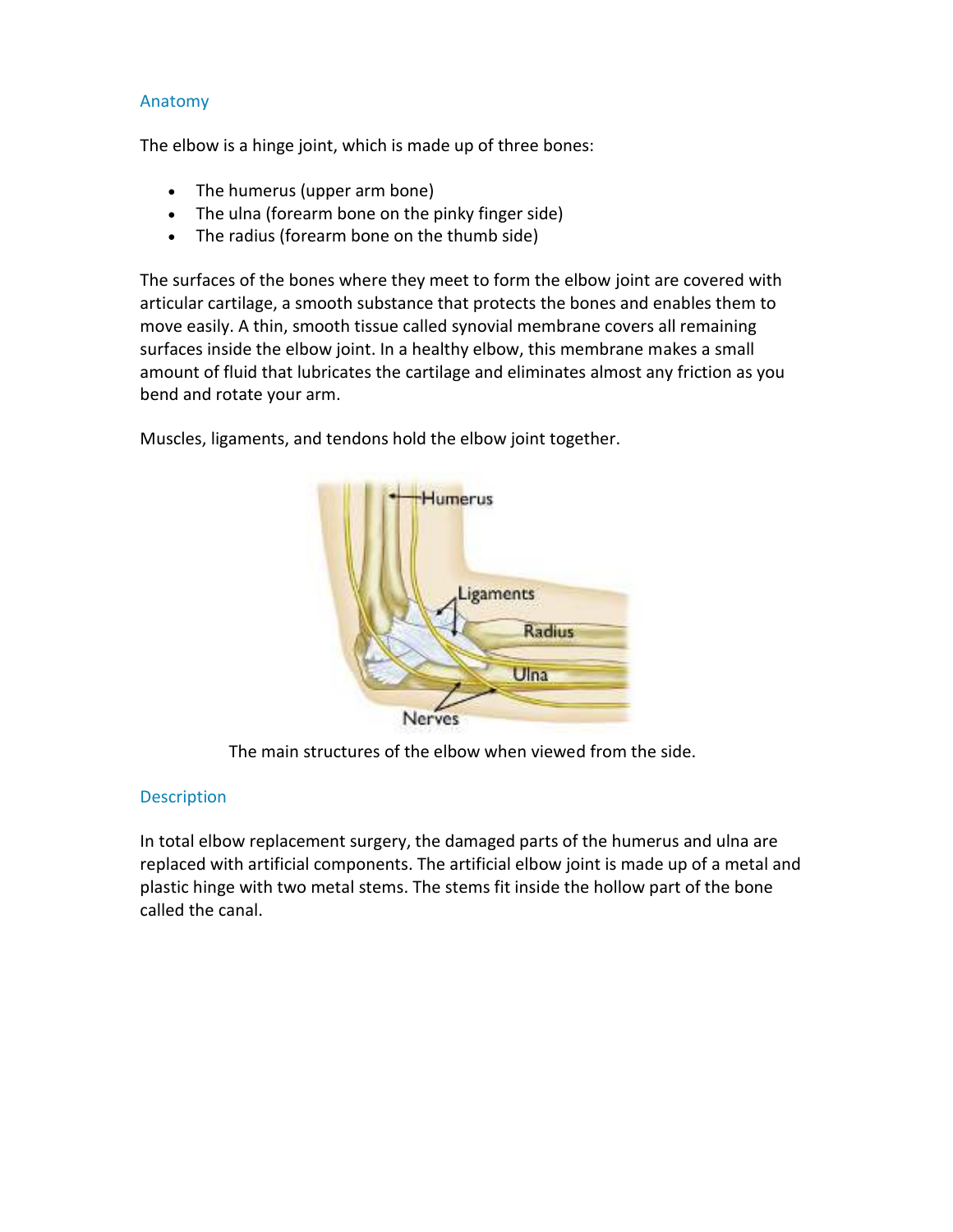

Total elbow replacement components

There are different types of elbow replacements, and components come in different sizes. There are also partial elbow replacements, which may be used in very specific situations. A discussion with your doctor will help to determine what type of elbow replacement is best for you.

## **Cause**

Several conditions can cause elbow pain and disability, and lead patients and their doctors to consider elbow joint replacement surgery.

## *Rheumatoid Arthritis*

This is a disease in which the synovial membrane that surrounds the joint becomes inflamed and thickened. This chronic inflammation can damage the cartilage and eventually cause cartilage loss, pain, and stiffness.

Rheumatoid arthritis is the most common form of a group of disorders termed "inflammatory arthritis."

## *Osteoarthritis (Degenerative Joint Disease)*

Osteoarthritis is an age-related, "wear and tear" type of arthritis. It usually occurs in people 50 years of age and older, but may occur in younger people, too. The cartilage that cushions the bones of the elbow softens and wears away. The bones then rub against one another. Over time, the elbow joint becomes stiff and painful.

## *Post-traumatic Arthritis*

This type of arthritis can follow a serious elbow injury. Fractures of the bones that make up the elbow, or tears of the surrounding tendons and ligaments may cause damage to the articular cartilage over time. This causes pain and limits elbow function.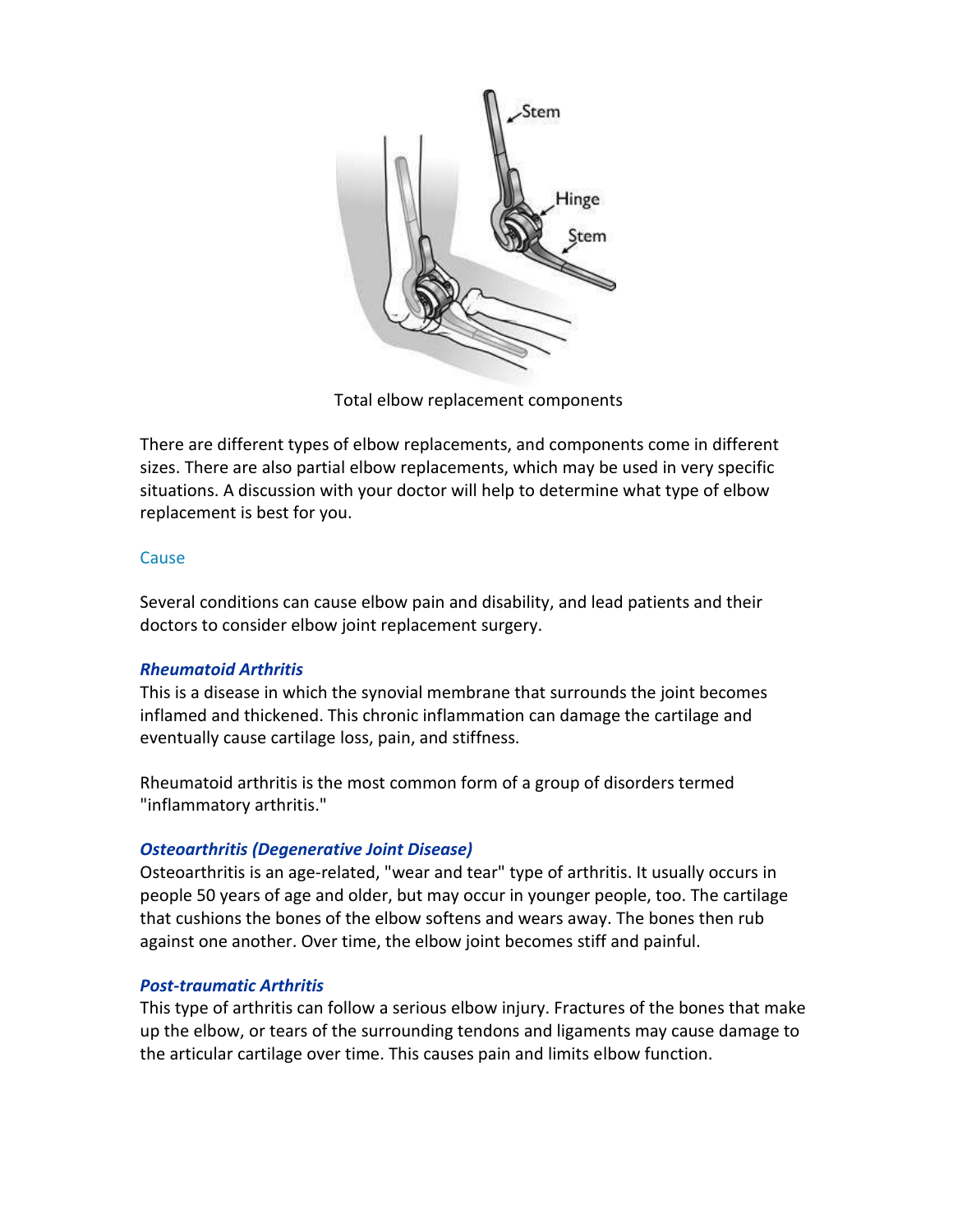### *Severe Fractures*

A severe fracture of one or more bones that make up the elbow is another common reason people have elbow replacements. If the elbow is shattered, it may be very difficult for a doctor to put the pieces of bone back in place. In addition, the blood supply to the bone pieces can be interrupted. In this type of case, a surgeon may recommend an elbow replacement. Older patients with osteoporosis (fragile bone) are most at risk for severe elbow fractures.

In addition, some fractures do not heal well and may require an elbow replacement to address continuing problems.

### *Instability*

Instability occurs when the ligaments that hold the elbow joint together are damaged and do not work well. The elbow is prone to dislocation. Chronic instability is most often caused by an injury.

## **Click here to know more about Elbow Replacement**

## Preparing for Surgery

#### *Medical Evaluation*

If you decide to have elbow replacement surgery, your orthopaedic surgeon may ask you to schedule a complete physical examination with your family physician several weeks before surgery. This is needed to make sure you are healthy enough to have the surgery and complete the recovery process.

Many patients with chronic medical conditions, like heart disease, must also be evaluated by a specialist, such a cardiologist, before the surgery.

#### *Medications*

Be sure to talk to your orthopaedic surgeon about the medications you take. Some medications may need to be stopped before surgery. For example, the following overthe-counter medicines may cause excessive bleeding and should be stopped 2 weeks before surgery:

- Non-steroidal anti-inflammatory medications, such as aspirin, ibuprofen, and naproxen sodium
- Most arthritis medications

If you take blood thinners, either your primary care doctor or cardiologist will advise you about stopping these medications before surgery.

#### *Home Planning*

Making simple changes in your home before surgery can make your recovery period easier.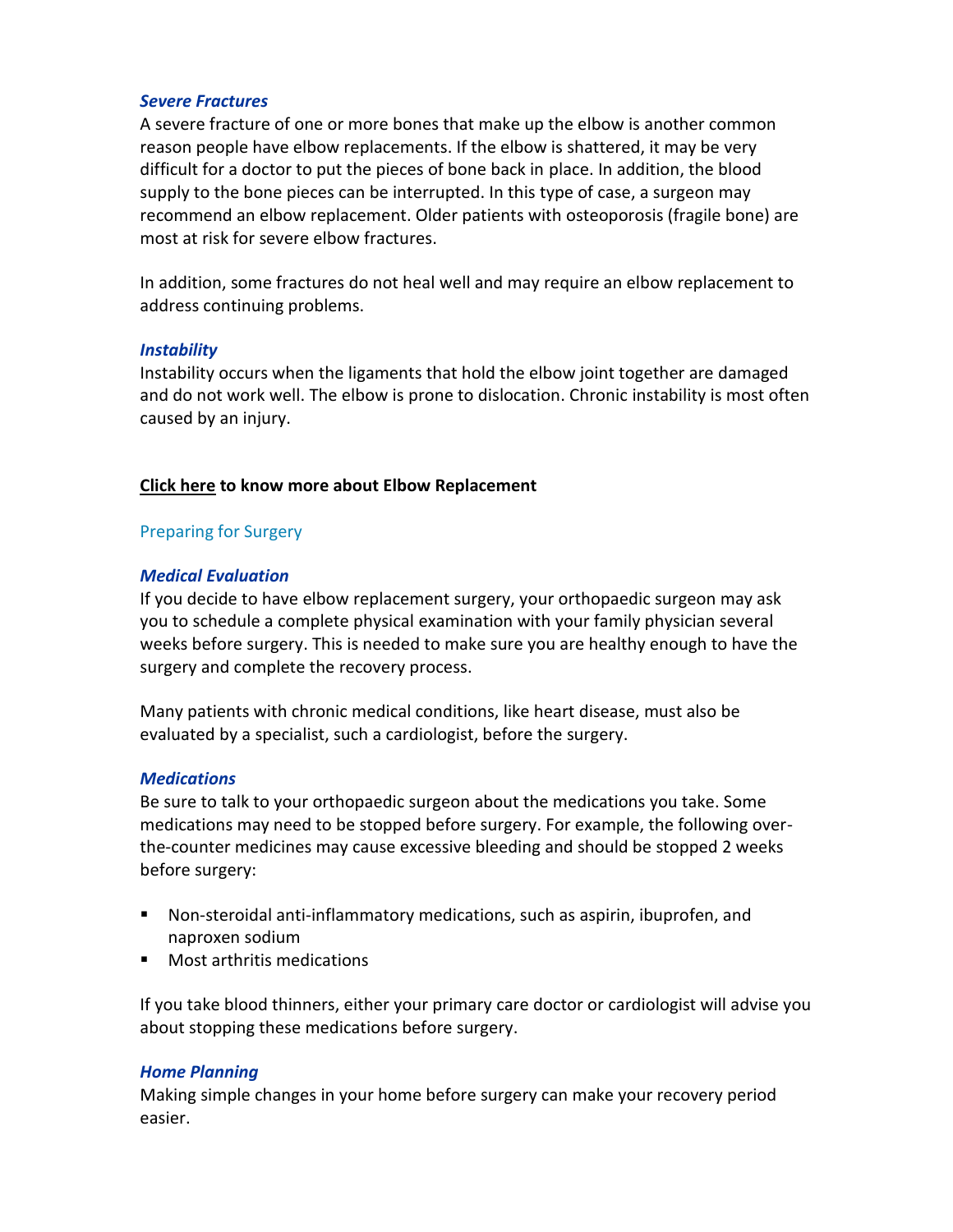For the first several weeks after your surgery, it will be hard to reach high shelves and cupboards. Before your surgery, be sure to go through your home and place any items you may need afterwards on low shelves.

When you come home from the hospital, you will need help for a few weeks with some daily tasks like dressing, bathing, cooking, and laundry. If you will not have any support at home immediately after surgery, you may need a short stay in a rehabilitation facility until you become more independent.

# Your Surgery

# *Before Your Operation*

You will most likely be admitted to the hospital on the day of your surgery. After admission, you will be taken to the preoperative preparation area and will meet a doctor from the anesthesia department.

You, your anesthesiologist, and your surgeon will discuss the type of anesthesia to be used. In most total elbow replacement surgeries, a general anesthetic that puts you to sleep for the entire operation is used.

# *Surgical Procedure*

To reach the elbow joint, your surgeon will make an incision (cut), usually at the back of the elbow. After making the incision, your surgeon will gently move muscles aside to get access to the bone. After removing scar tissue and spurs around the joint, your surgeon will prepare the humerus to fit the metallic piece that will replace that side of the joint. The same preparation is done for the ulna.

The replacement stems are placed into the humerus and ulna bones, and kept in place with bone cement. A hinge pin connects the two stems. After the wound is closed, a padded dressing is then placed to protect the incision while it heals.

Some surgeons will place a temporary tube in the joint to drain the surgical fluid. This tube can be easily removed in your hospital room within the first few days after surgery.



An x-ray of a total elbow replacement taken from the side.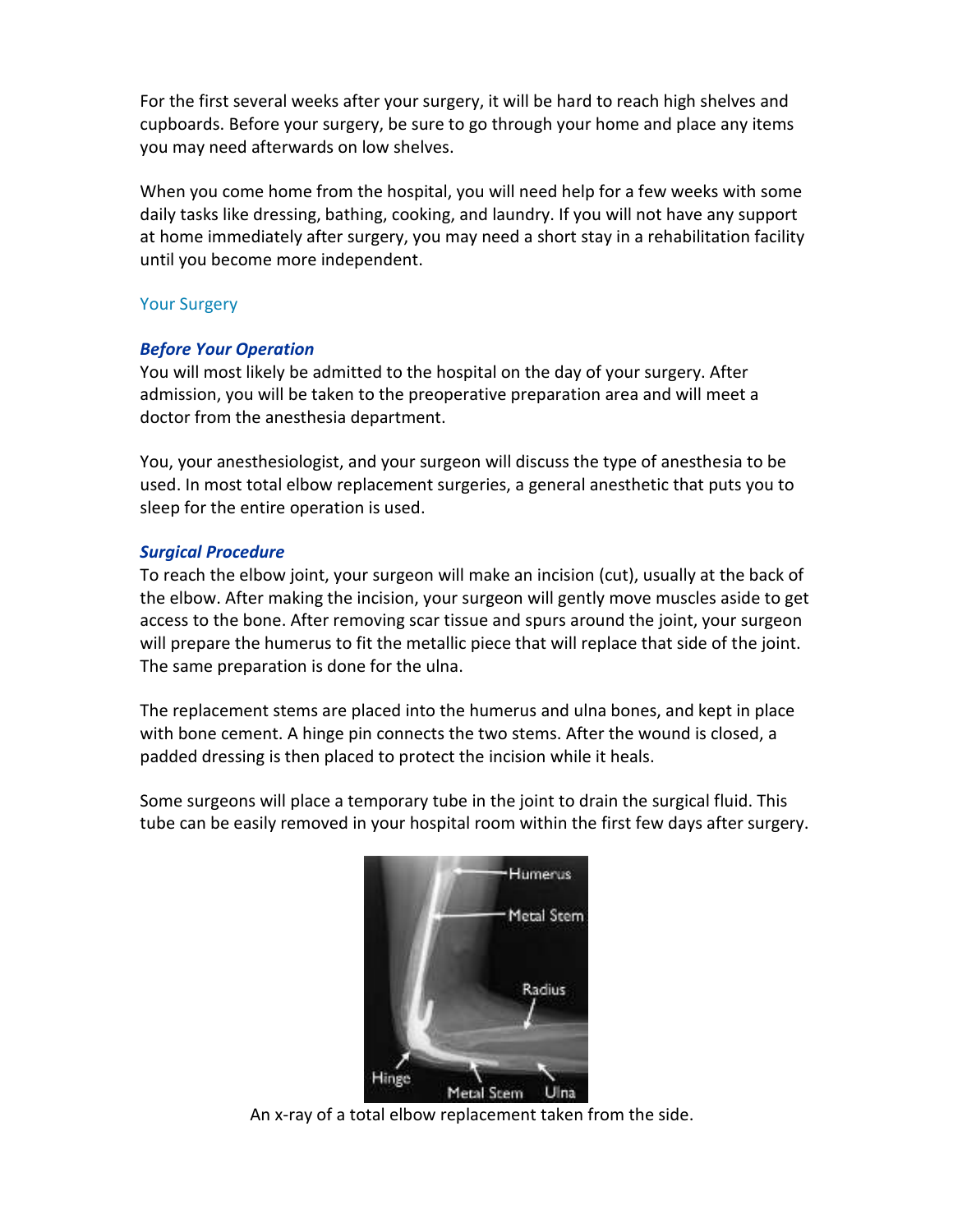## *Implants*

The metal replacement parts are made of chrome-cobalt alloy or titanium and there is a liner made of polyethylene (plastic). The bone cement is made of polymethylmethacrylate (acrylic, a type of plastic).

#### Recovery

Your medical team will give you several doses of antibiotics to prevent infection. Most patients are able to eat solid food and get out of bed the day after surgery. You will most likely stay at the hospital 2 to 4 days after your surgery.

#### *Pain Management*

After surgery, you will feel some pain, but your surgeon and nurses will provide medication to make you feel as comfortable as possible. Talk with your surgeon if postoperative pain becomes a problem.

### *Rehabilitation*

A careful, well-planned rehabilitation program is critical to the success of an elbow replacement. You will be taught some exercises for your hand and wrist to avoid stiffness and help to control swelling. You will do gentle elbow range-of-motion exercises as the incision heals. Your doctor may prescribe therapy or may teach you how to do the exercises yourself.

You will most likely not be allowed to put any weight on your arm or push against resistance with your hand until about 6 weeks after your surgery.

## **Complications**

Your orthopaedic surgeon will explain the potential risks and complications of elbow joint replacement, including those related to the surgery itself and those that can occur over time after your surgery.

Most complications can be successfully treated. Possible complications are described below.

#### *Infection*

Infection is a complication of any surgery. In elbow replacement, infection may occur in the wound or deep around the artificial components. It may happen while in the hospital or after you go home. It may even occur years later. Any infection in your body can spread to your joint replacement.

Minor infections in the wound area are generally treated with antibiotics. Major or deep infections may require more surgery and removal of the components.

Talk to your doctor about obtaining a prescription for antibiotics any time you schedule an invasive procedure, such as surgery or dental procedures. These kinds of procedures